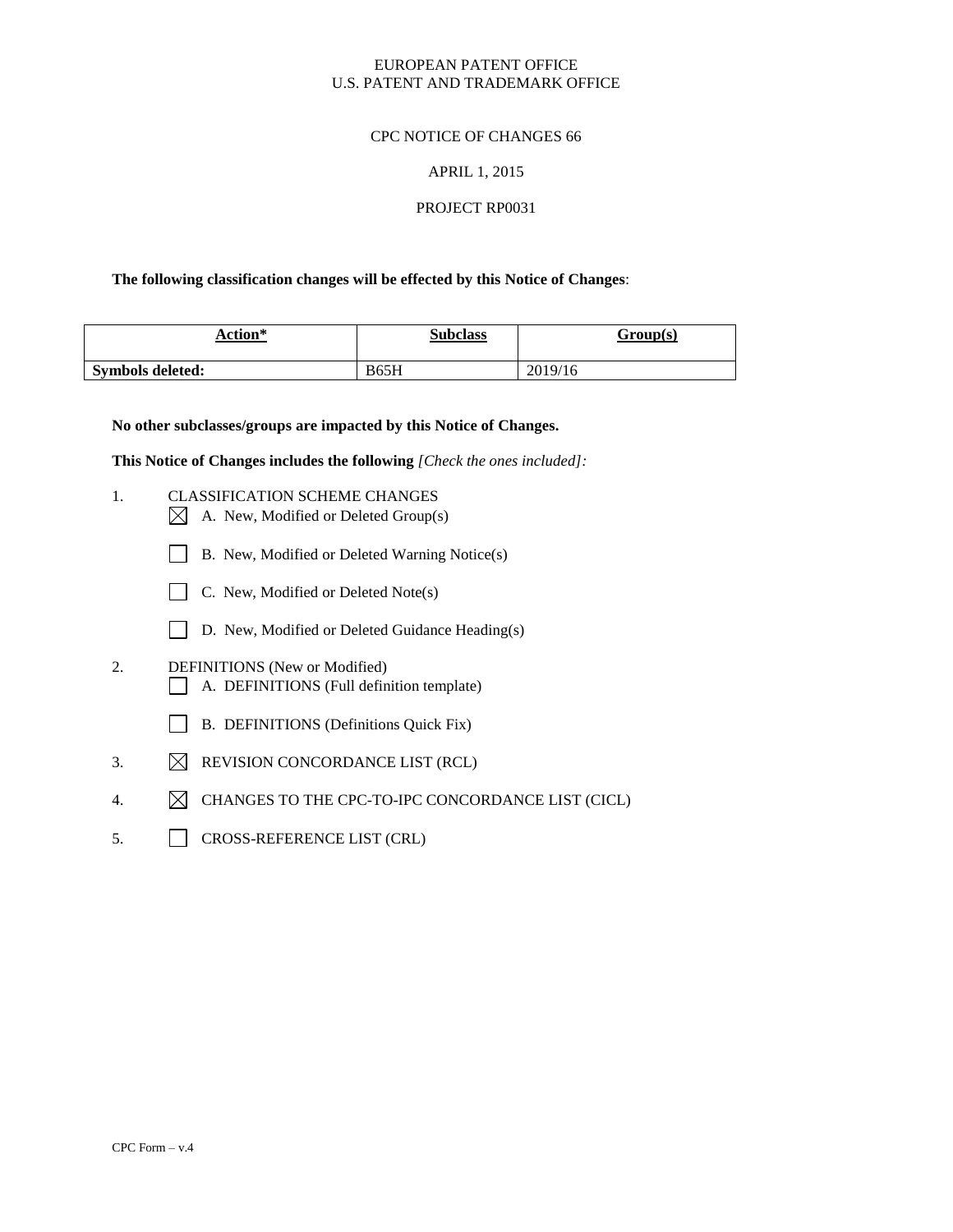#### CPC NOTICE OF CHANGES 66

# APRIL 1, 2015

#### PROJECT RP0031

# 1. CLASSIFICATION SCHEME CHANGES

# A. New, Modified or Deleted Group(s)

#### **SUBCLASS B65H - HANDLING THIN OR FILAMENTARY MATERIAL, e.g. SHEETS, WEBS, CABLES**

| Type* | <b>Symbol</b> | <b>Indent</b><br><b>Level</b><br><b>Number</b><br>of dots<br>(e.g. 0, 1, | <b>Title</b><br>(new or modified)<br>"CPC only" text should normally be<br>enclosed in {curly brackets}** | <b>Transferred to</b> "                                             |
|-------|---------------|--------------------------------------------------------------------------|-----------------------------------------------------------------------------------------------------------|---------------------------------------------------------------------|
| D     | B65H2019/16   |                                                                          |                                                                                                           | <administrative to<br="" transfer="">B65H19/10&gt;</administrative> |

\*N = new entries where reclassification into entries is involved; C = entries with modified file scope where reclassification of documents from the entries is involved;  $Q =$  new entries which are firstly populated with documents via administrative transfers from deleted (D) entries. Afterwards, the transferred documents into the Q entry will either stay or be moved to more appropriate entries, as determined by intellectual reclassification; E= existing entries with enlarged file scope, which receive documents from C or D entries, e.g. when a limiting reference is removed from the entry title; M = entries with no change to the file scope (no reclassification);  $D =$  deleted entries;  $F =$  frozen entries will be deleted once reclassification of documents from the entries is completed;  $U =$  entries that are unchanged.

#### NOTES:

- \*\*No {curly brackets} are used for titles in CPC only subclasses, e.g. C12Y, A23Y; 2000 series symbol titles of groups found at the end of schemes (orthogonal codes); or the Y section titles. The {curly brackets} are used for 2000 series symbol titles found interspersed throughout the main trunk schemes (breakdown codes).
- For U groups, the minimum requirement is to include the U group located immediately prior to the N group or N group array, in order to show the N group hierarchy and improve the readability and understanding of the scheme. Always include the symbol, indent level and title of the U group in the table above.
- All entry types should be included in the scheme changes table above for better understanding of the overall scheme change picture. Symbol, indent level, and title are required for all types except "D" which requires only a symbol.
- #"Transferred to" column must be completed for all C, D, F, and Q type entries. F groups will be deleted once reclassification is completed.
- When multiple symbols are included in the "Transferred to" column, avoid using ranges of symbols in order to be as precise as possible.
- For administrative transfer of documents, the following text should be used: "< administrative transfer to XX>" or "<administrative transfer to XX and YY simultaneously>" when administrative transfer of the same documents is to more than one place.
- Administrative transfer to main trunk groups is assumed to be "invention information", unless otherwise indicated, and to 2000 series groups is assumed to be "additional information".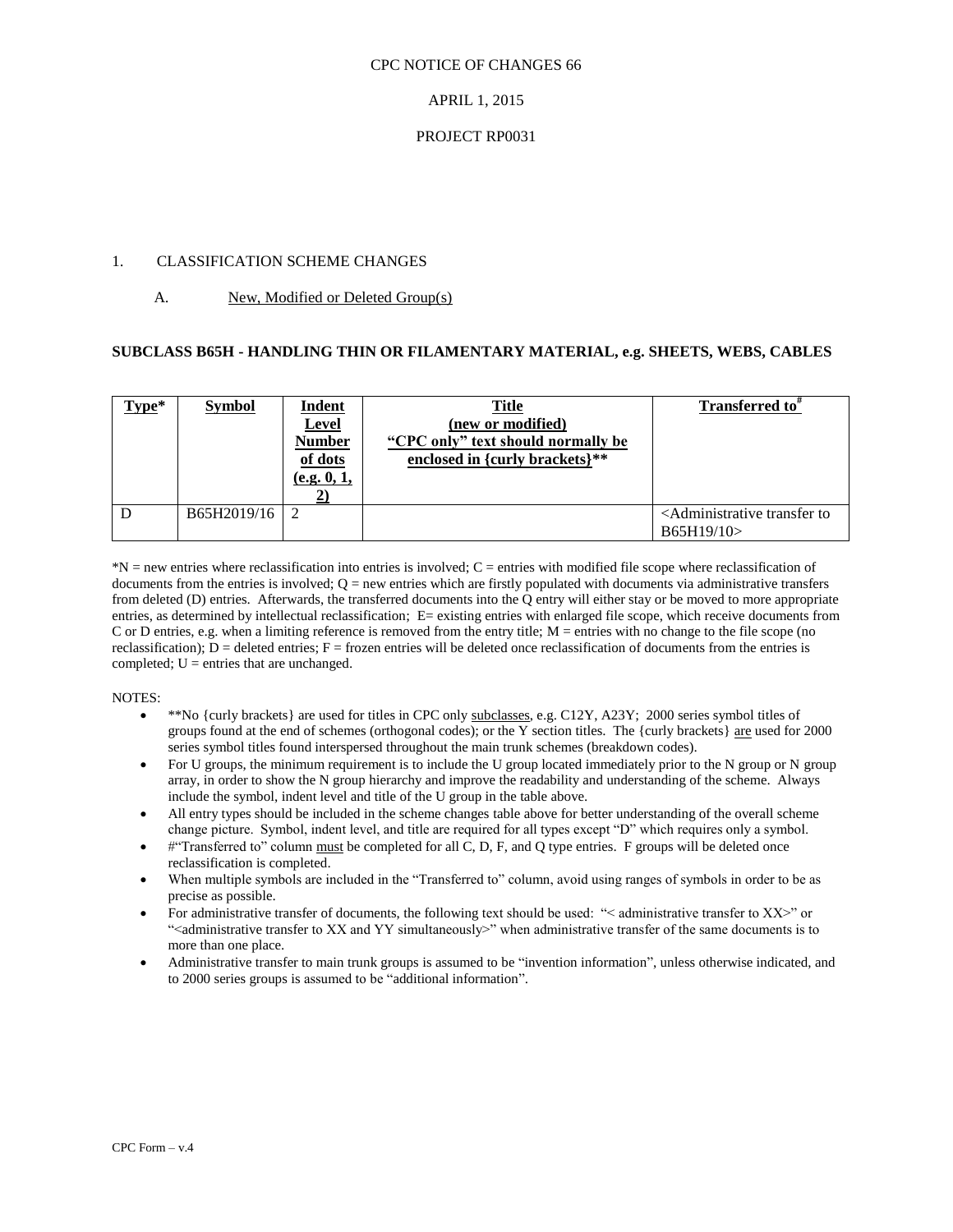#### CPC NOTICE OF CHANGES 66

# APRIL 1, 2015

#### PROJECT RP0031

# 3. REVISION CONCORDANCE LIST (RCL)

| Type* | From CPC Symbol (existing) | To CPC Symbol(s)                                                    |
|-------|----------------------------|---------------------------------------------------------------------|
|       | B65H2019/16                | <administrative to<br="" transfer="">B65H19/10&gt;</administrative> |

 $*C$  = entries with modified file scope where reclassification of documents from the entries is involved;  $Q$  = new entries which are firstly populated with documents via administrative transfers from deleted (D) entries. Afterwards, the transferred documents into the Q entry will either stay or be moved to more appropriate entries, as determined by intellectual reclassification;  $D =$ deleted entries.

NOTES:

- $\bullet$  Only C, D, and Q type entries are included in the table above.
- When multiple symbols are included in the "To" column, avoid using ranges of symbols in order to be as precise as possible.
- For administrative transfer of documents, the following text should be used: "< administrative transfer to XX>" or ">
"<administrative transfer to XX and YY simultaneously>" when administrative transfer of the same documents is to more than one place.
- Administrative transfer to main trunk groups is assumed to be "invention information", unless otherwise indicated, and to 2000 series groups is assumed to be "additional information".